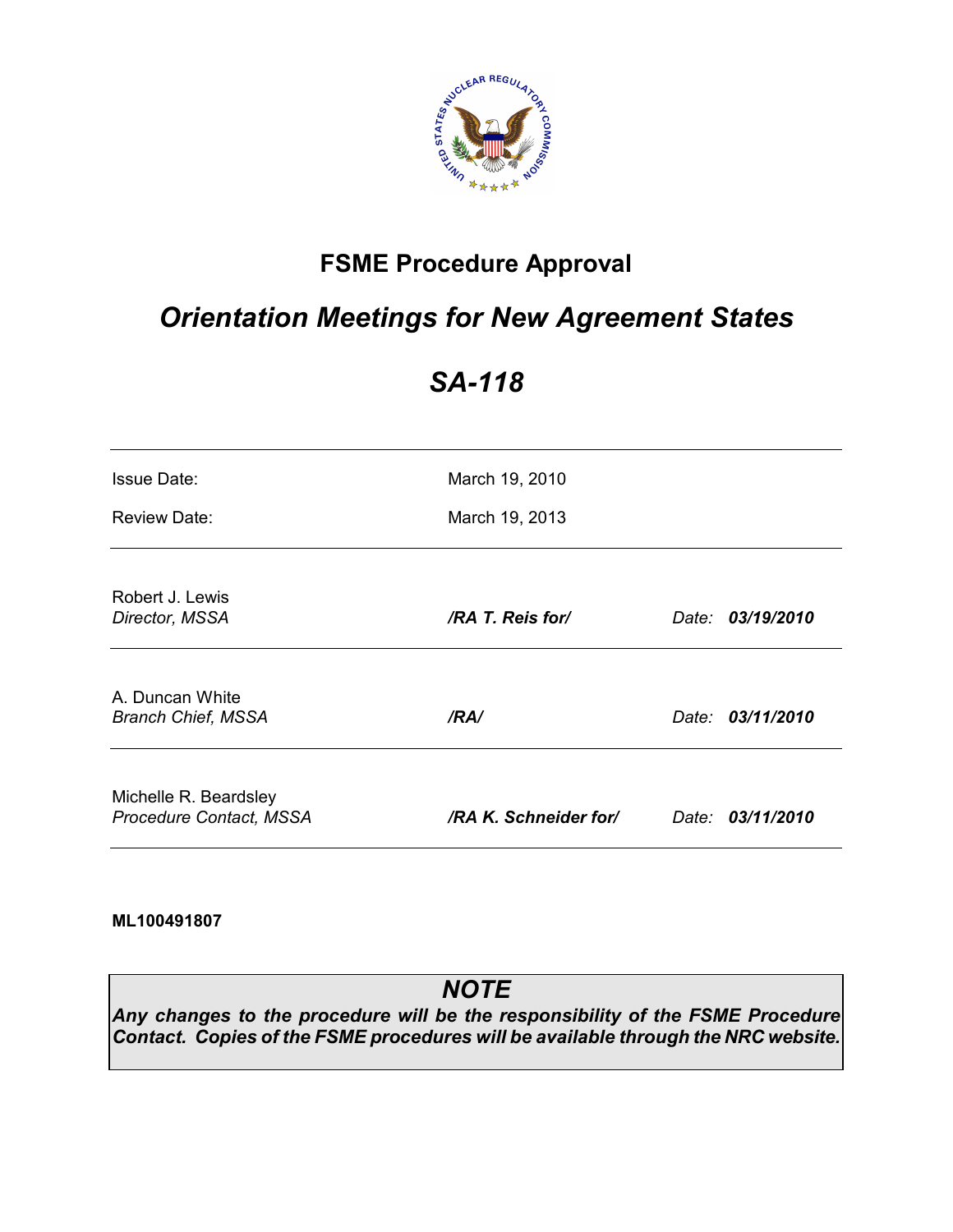

**Issue Date: 3/19/2010** 

### **I. INTRODUCTION**

This procedure describes the general objectives and process to be followed when scheduling, staffing, conducting, and documenting an orientation meeting with a new Agreement State radioactive materials program.

### **II. OBJECTIVES**

- A. To designate the timing of an orientation meeting with a new Agreement State.
- B. To establish protocols for scheduling and conducting an orientation meeting with a new Agreement State.
- C. To identify the appropriate participants for an orientation meeting, including the staff responsible for conducting the meeting.
- D. To define the scope of activities and areas for discussion during an orientation meeting.
- E. To define the methods and the timing for documenting and communicating the results of an orientation meeting.
- F. To specify the appropriate actions to take when performance concerns are identified during an orientation meeting.
- G. To establish mechanisms to communicate orientation meeting results to the Management Review Board (MRB).

### **III. BACKGROUND**

For new Agreement States, an orientation meeting will be held after the signing of the Agreement and prior to the first program review. This meeting will be used to gain an understanding of the State's program status when evaluated against the criteria of Management Directive (MD) 5.6, *Integrated Materials Performance Evaluation Program (IMPEP),* and to identify any concerns or issues during the initial implementation of the Agreement prior to the first IMPEP review.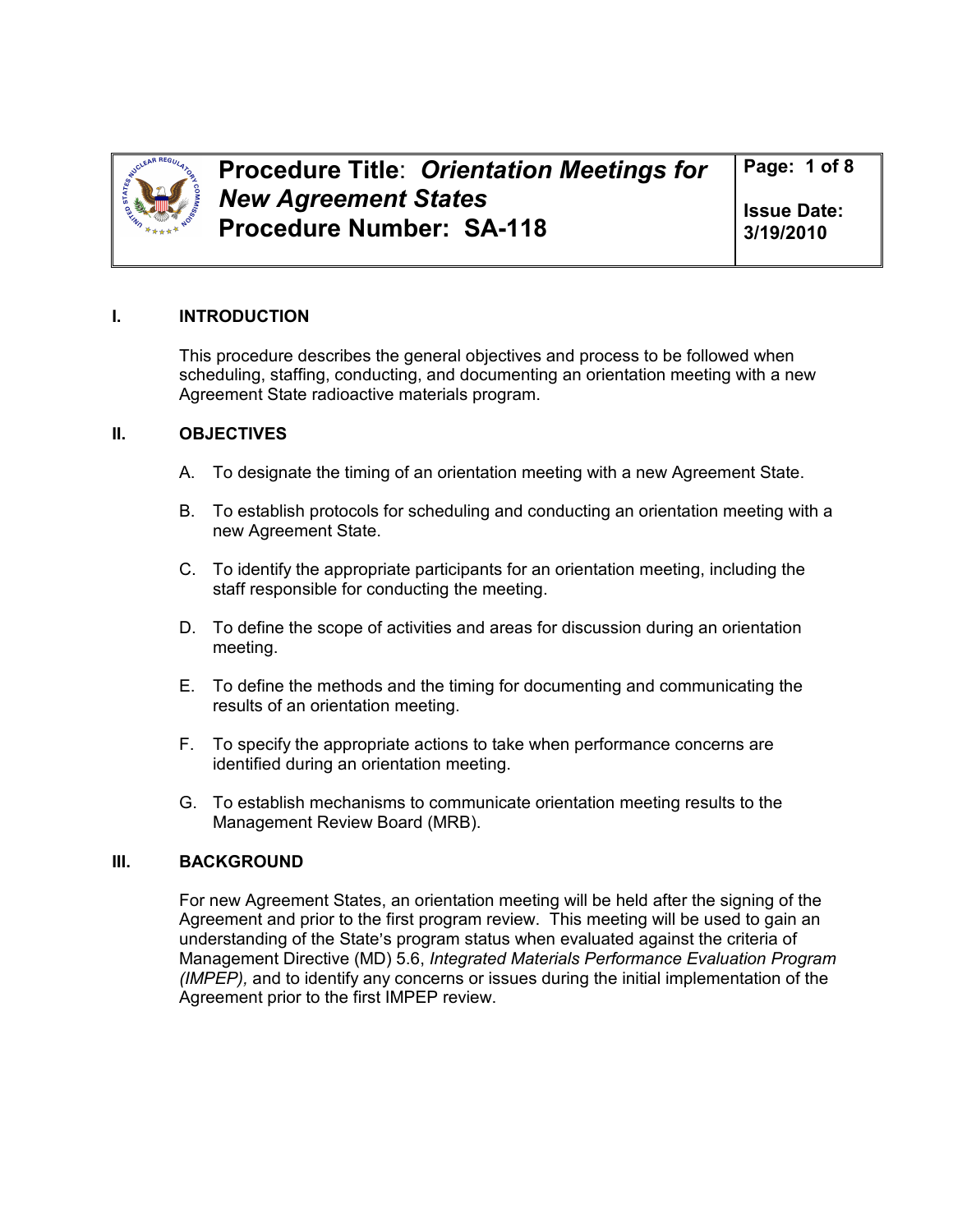#### **IV. ROLES AND RESPONSIBILITIES**

- A. IMPEP Project Manager:
	- 1. Coordinates and schedules the presentation of the results of the orientation meeting to the MRB.
	- 2. Leads the presentation of the results of the orientation meetings to the MRB when the orientation meeting attendees are not able to participate.
- B. Regional State Agreements Officer (RSAO):
	- 1. Schedules and coordinates orientation meetings with new Agreement States in his/her Region, including any NRC attendees. The RSAO should plan the meeting to ensure that Agreement State attendance will include at least one radiation control program representative who can speak on behalf of the Agreement State program. Agreement State staff attendance at the meeting will be determined by the Agreement State.
	- 2. Informs the IMPEP Project Manager, Division of Materials Safety and State Agreements (MSSA) management and appropriate Regional management of the meeting date.
	- 3. Develops a draft agenda for the meeting in coordination with the Agreement State's Radiation Control Program Director (RCPD).
	- 4. Issues a letter to the RCPD at least 60 days before the meeting confirming the meeting date. The letter should include the draft agenda that was developed in coordination with the RCPD, as well as a request for any comments on the draft agenda and/or additional specific meeting discussion topics. A sample scheduling letter and draft agenda for an orientation meeting with an Agreement State can be found on the IMPEP Toolbox.
	- 5. Becomes familiar with the new Agreement State program prior to the meeting. The RSAO should review the final staff assessment of the proposed Agreement State program.
	- 6. Obtains and reviews a detailed printout of all Nuclear Materials Event Database (NMED) entries since the effective date of the Agreement for the respective Agreement State.
	- 7. Becomes familiar with all allegations and concerns referred to the respective Agreement State since the effective date of the Agreement. This information can be obtained from the Regional Senior Allegations Coordinator and NRC's Office of Federal and State Materials and Environmental Management Program (FSME) Allegations Coordinator.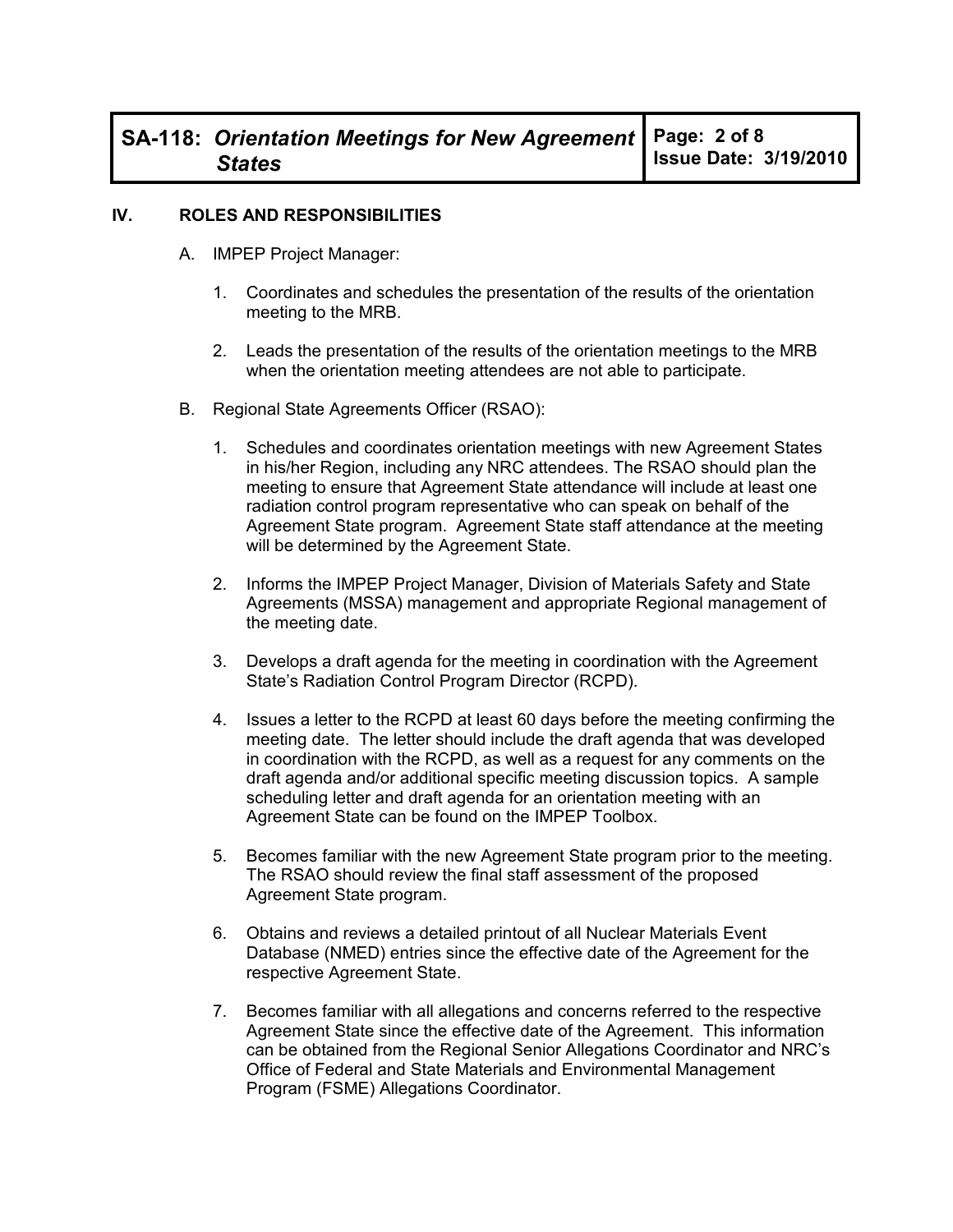- 8. Reviews the status of the Agreement State's regulations as detailed in the State Regulation Status Sheet maintained by FSME.
- 9. Serves as lead facilitator for the meeting. If the RSAO cannot serve as lead, the RSAO will reschedule the meeting, or request that an alternate NRC attendee lead the meeting.
- 10. Issues the final orientation meeting summary.
- 11. Identifies any meeting action items, outside of the routine RSAO/State interactions, that have not been resolved at the time the meeting summary letter is dispatched and notifies the MSSA controlled ticket coordinator to formally ticket and assign any necessary action items.
- 12. Leads the presentation of the results of the orientation meeting to the MRB.
- C. FSME Designee:
	- 1. Attends and participates in assigned orientation meetings with Agreement States. Assignments will be made on a case-by-case basis, depending on expertise of an individual and/or performance issues in an Agreement State.
	- 2. Coordinates and assists the RSAO in meeting preparation and development of specific information areas to be covered during the meeting such as, event reporting, allegations, and the status of regulations.
	- 3. Leads the orientation meeting with an Agreement State, if necessary or requested.
	- 4. Leads the presentation of the results of the final orientation meeting to the MRB, if necessary or requested.
- D. Management Review Board (MRB):
	- 1. Provides a senior-level review of the results of orientation meetings.
	- 2. Provides direction on a course of action when performance concerns are identified during an orientation meeting. Any decisions regarding a course of action in response to performance concerns will be communicated directly to the RCPD either at the MRB meeting or after the meeting by correspondence.
	- 3. Membership, additional responsibilities, and protocols of the MRB are established in FSME Procedure SA-106, *The Management Review Board (MRB*).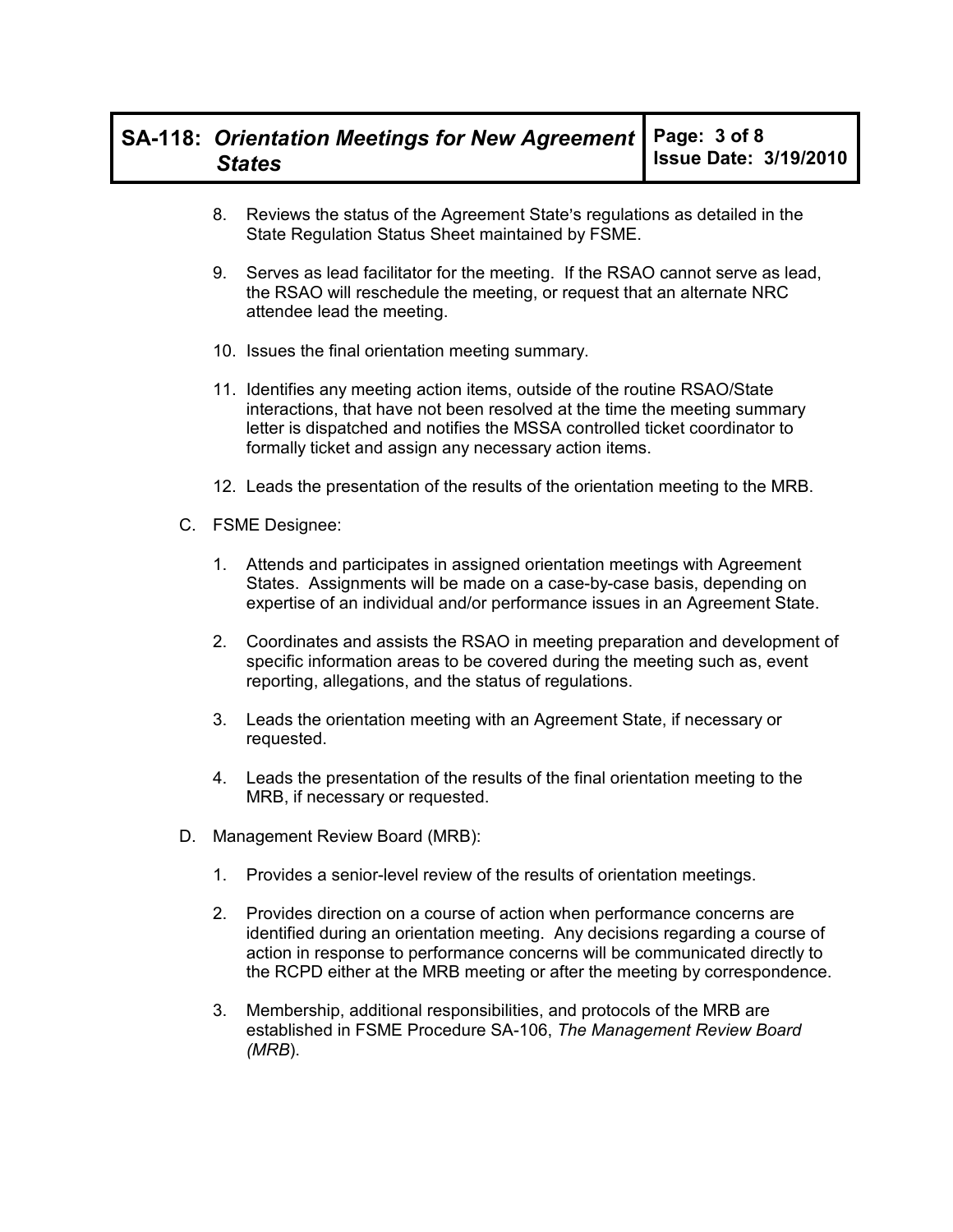#### **V. GUIDANCE**

A. Frequency of Orientation Meetings:

Orientation meetings with new Agreement States should take place approximately 9 months after the signing of the Agreement, unless an alternative timeframe is decided upon by NRC management.

B. Scope of Discussions with Agreement States during Orientation Meetings

As appropriate, topic areas for discussion during the meeting should include:

- 1. Strengths and/or weaknesses of the State program, as identified by the State or the NRC, including identification of actions that could strengthen the program.
- 2. Feedback on the NRC's program, as identified by the State, including identification of any action that should be considered by the NRC.
- 3. Status of the State's program, including:
	- a. Staffing and training:
		- i) Number of staff in the program and status of their training and qualifications;
		- ii) Program vacancies;
		- iii) Staff turnover; and,
		- iv) Adequacy of FTEs for the materials program.
	- b. Program reorganizations:

Discuss any changes in program organization, including program/staff relocations and new appointments;

- c. Changes in program budget/funding;
- d. Materials inspection program:

Discuss the status of the inspection program, including whether an inspection backlog exists and the steps being taken to work off that backlog;

e. Regulations and legislative changes:

Discuss status of State's regulations and actions to keep regulations up to date, including the use of legally binding requirements; and,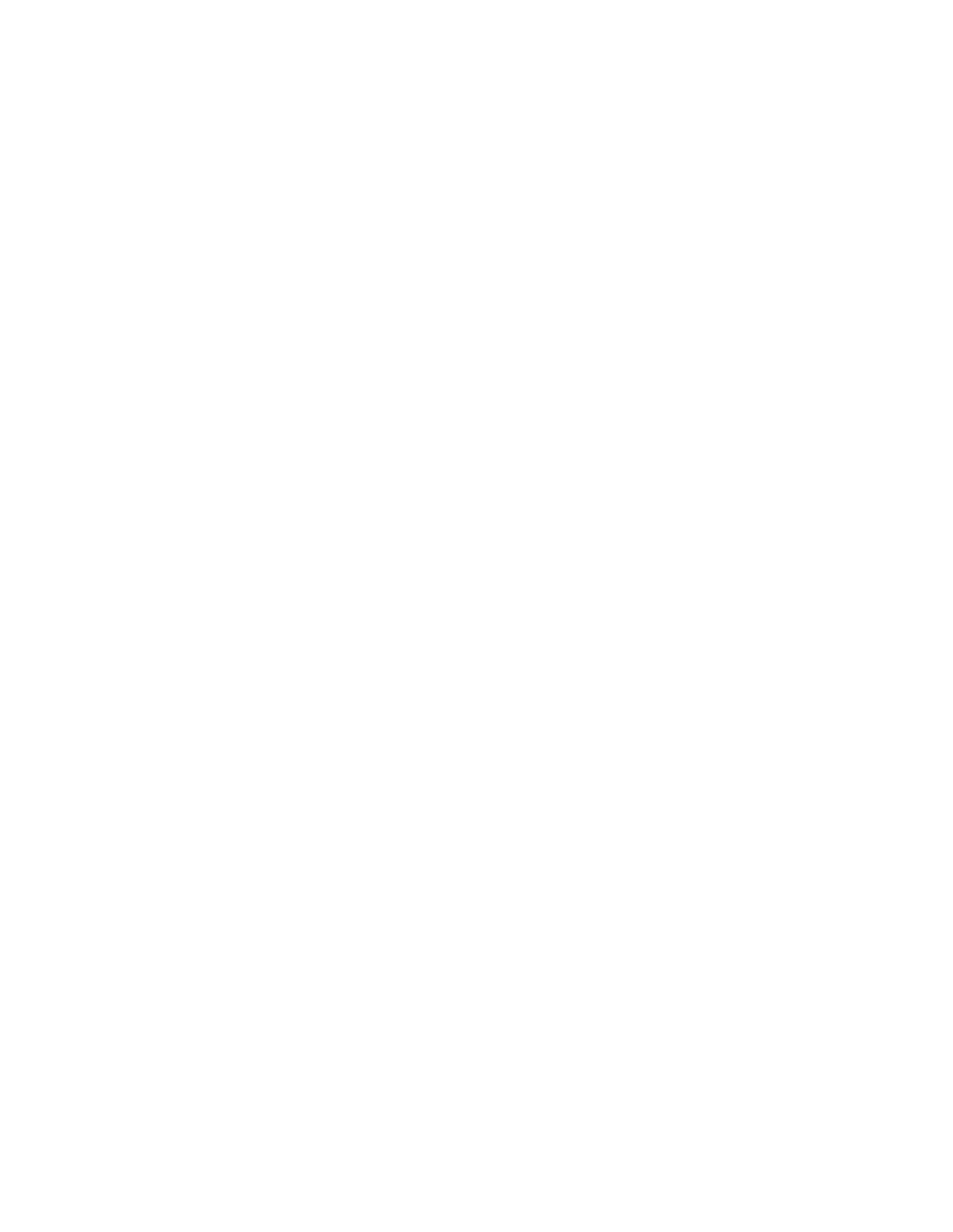- f. Discuss status of the financial assurance instruments controlled by the State for those licensees that required financial assurance for decommissioning while under the NRC's regulatory authority.
- 4. Event reporting, including follow-up and closure information in NMED.
- 5. Response to incidents and allegations:
	- a. Status of allegations and concerns referred by the NRC for action; and,
	- b. Significant events and generic implications.
- 6. Status of the following program areas, if applicable:
	- a. Sealed Source and Device Evaluation Program;
	- b. Uranium Recovery Program; and/or,
	- c. Low-Level Radioactive Waste Disposal Program.
- 7. Information exchange and discussion:
	- a. Current State initiatives;
	- b. Emerging technologies;
	- c. Large, complicated or unusual authorizations for use of radioactive materials;
	- d. State's mechanisms to evaluate performance; and,
	- e. NRC current initiatives.
- 8. Schedule for the first IMPEP review.
- 9. Action items resulting from the orientation meeting (these should be documented in the meeting summary report) outside the routine exchange of information between the RSAO and State. [Note: the meeting should not be used by the States to refer major policy issues to the NRC since these are addressed through other mechanisms].
- 10. Other topics.
- C. Evaluation of Casework during Orientation Meetings
	- 1. As discussed in Section III of this procedure, orientation meetings are not formal evaluations of program performance. Reviews of licensing, inspection, or incident casework does not need to be performed. Review of some documents, however, may be useful to clarify points made in discussions.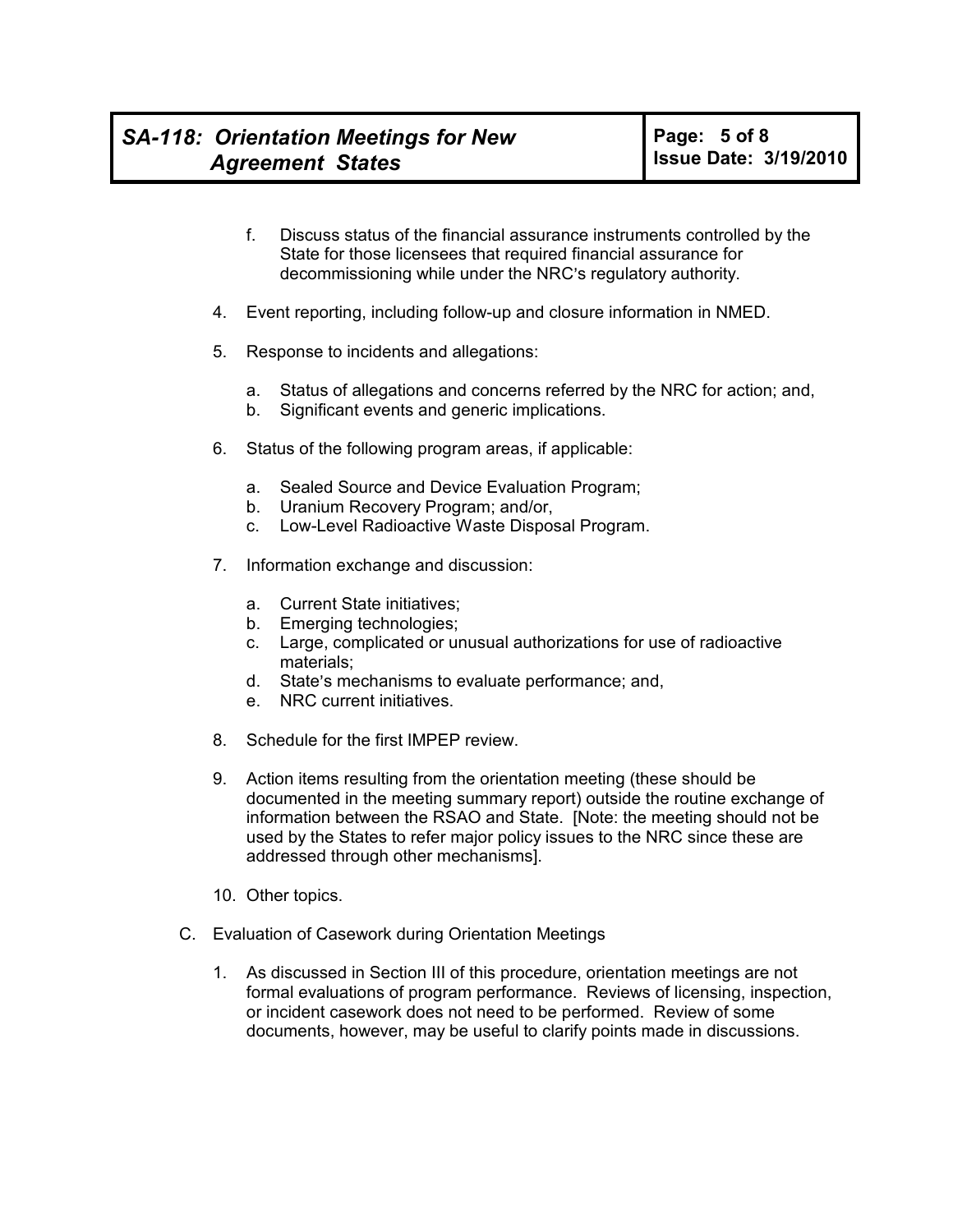- 2. In some cases, casework for allegations may need to be reviewed in order to ensure that appropriate follow-up action was taken. All casework for allegations and concerns referred directly to the State by the NRC in which the alleger's identity has been withheld should be reviewed. Performance concerns closed through FSME Procedure SA-400, *Management of Allegations*, do not need to be reviewed in depth.
- D. Documentation of Orientation Meetings
	- 1. The meeting lead should prepare, issue, and distribute the orientation meeting summary and transmittal correspondence within 30 days of the date of the meeting. A sample orientation meeting summary and transmittal letter may be found on the IMPEP Toolbox.
	- 2. Prior to issuance of the orientation meeting summary, the meeting lead should share a draft of the orientation meeting summary with the Agreement State RCPD and any other attendees for factual review and comment.
	- 3. No specific information regarding any allegations or concerns discussed at the orientation meeting that could potentially identify an alleger should be contained in the orientation meeting summary or transmittal correspondence. The orientation meeting summary should only state the number of allegations and concerns discussed and whether the casework has been handled adequately. (If an Agreement State is not handling allegations or concerns in a manner consistent with the guidance provided in Management Directive 8.8, *Management of Allegations*, the RSAO or FSME designee at the meeting should report this fact separately to FSME management.)
- E. Presentation of the Results of Orientation Meetings to the MRB
	- 1. The results of orientation meetings will be presented to the MRB in a timely manner.
	- 2. The MRB will be convened to review the results of the orientation meetings on an as needed basis.
	- 3. Agreement State representatives of programs that are being discussed will be invited to participate in the MRB.
- F. Performance Concerns Identified during an Orientation Meeting:
	- 1. If programmatic or performance concerns about a program are identified during an orientation meeting, the concern should be documented in the orientation meeting summary and presented to the MRB as part of the discussion of the results of the orientation meeting.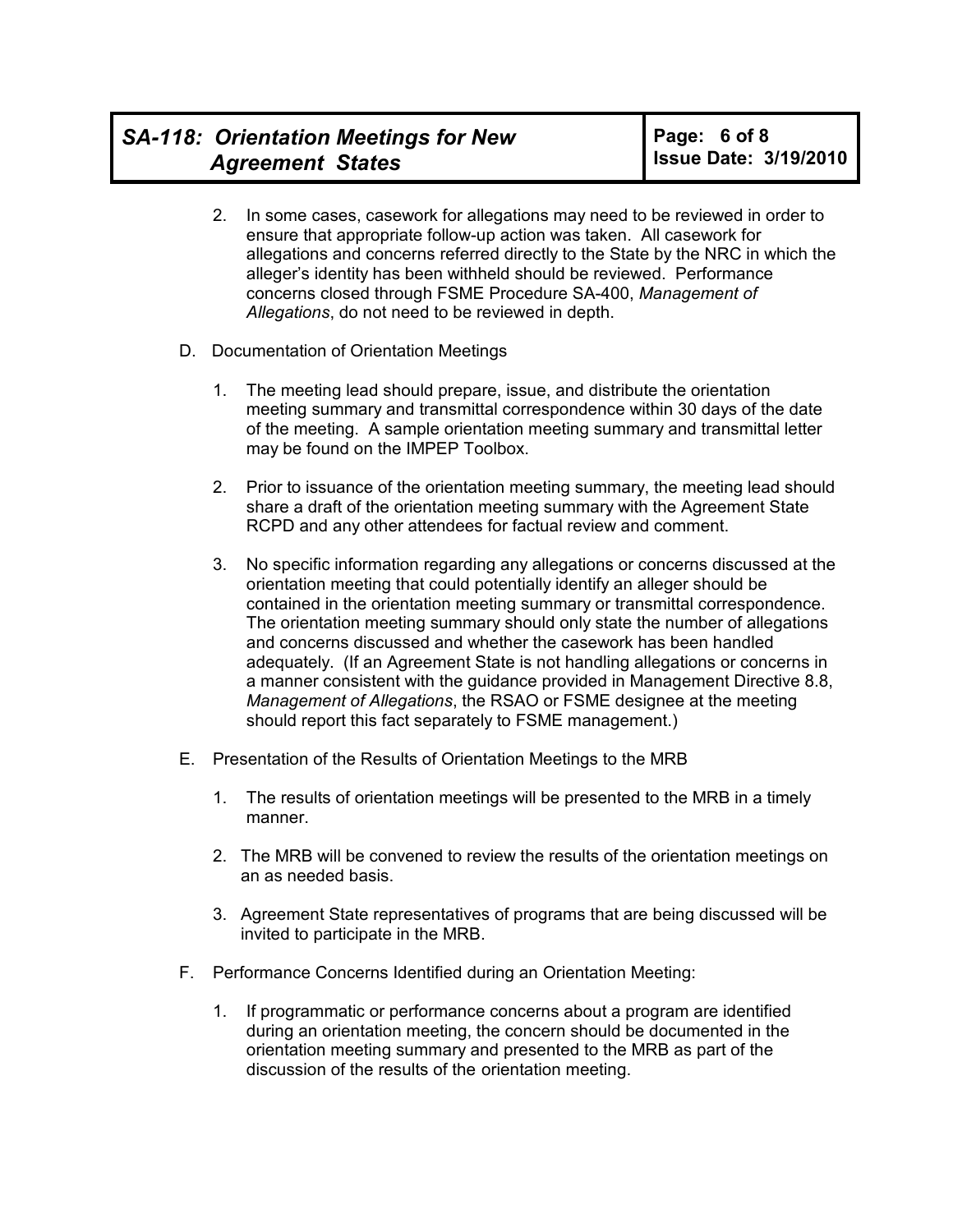- 2. The MRB will decide on the appropriate course of action. Possible actions may include any or all of the following:
	- a. altering the schedule for the next IMPEP review;
	- b. scheduling an additional meeting with the program;
	- c. conducting a special review of selected program areas; and,
	- d. placing the Agreement State on Heightened Oversight or Monitoring (See FSME Procedure SA-122, *Heightened Oversight and Monitoring,* for additional information).
- 3. If the concerns have the potential to immediately affect public health and safety, the meeting lead should immediately inform FSME management, NRC Regional management, and the IMPEP Project Manager of the findings and propose a course of action. FSME management should notify the Chair of the MRB of the concerns identified and the proposed course of action. The Chair of the MRB may ask that the MRB convene to discuss the concerns and vote on the proposed course of action.
- 4. If performance issues in an Agreement State are identified through day-to-day interactions, the RSAO will document the program's issues in writing to present to the MRB. The written documentation should provide a complete description of the program performance issues and any other supporting information sufficient to allow the MRB to determine an appropriate course of action, as outlined in V.G.2.

### **VI. REFERENCES**

- 1. NRC Management Directive 5.6, *Integrated Materials Performance Evaluation Program (IMPEP)*.
- 2. NRC Management Directive 8.8, *Management of Allegations.*
- 3. FSME Procedure SA-106, *Management Review Board.*
- 4. FSME Procedure SA-122, *Heightened Oversight and Monitoring.*
- 5. FSME Procedure SA-400, *Management of Allegations*.